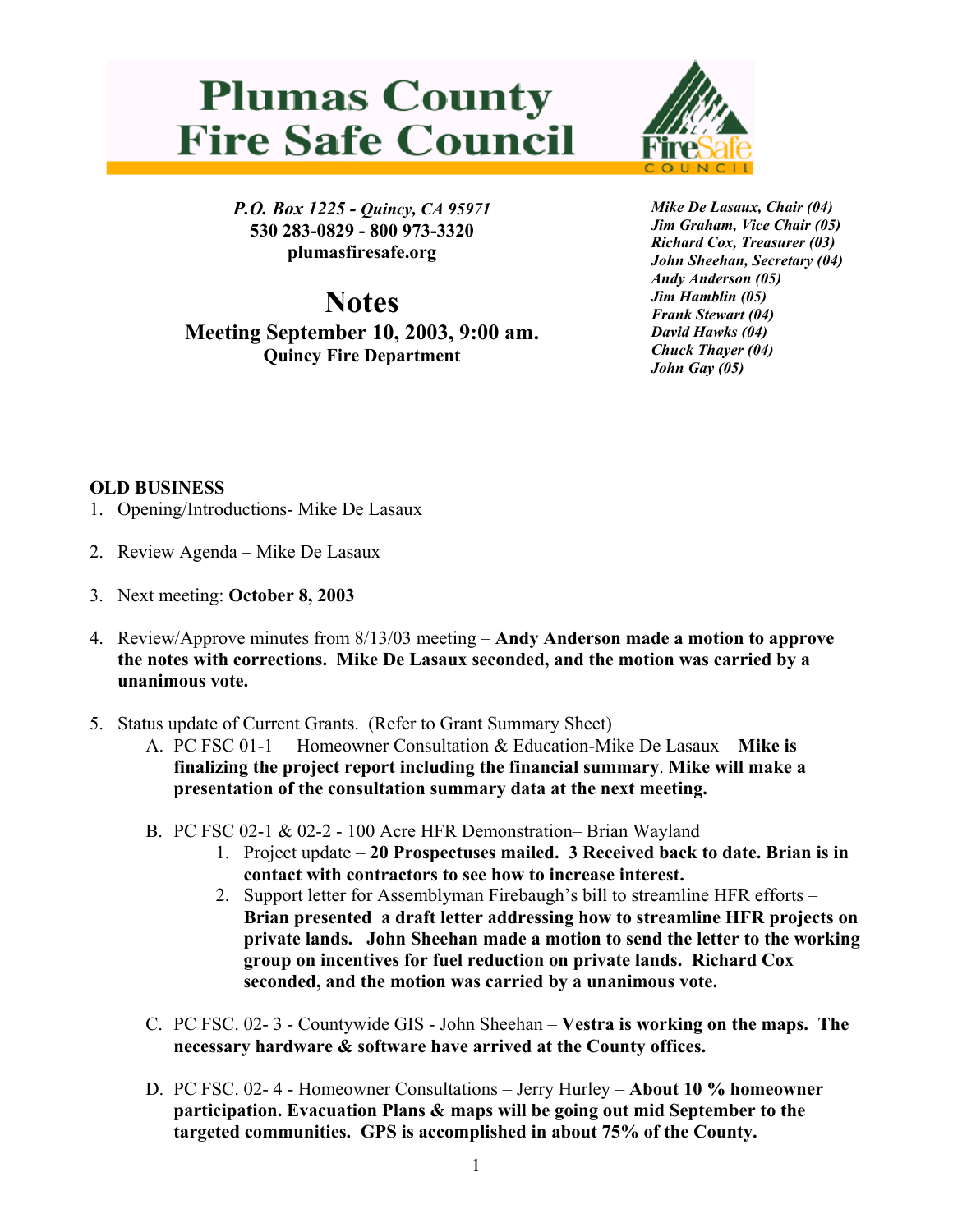- E. PC FSC. 02- 5 HFR Strategy & Assessment John Sheehan **Still need to meet with the PNF to finalize the prospectus. We will also request a contract extension from BLM. Hawks, Gay & Hurley will work on expanding the Federal List of Communities at Risk in the County.**
- F. PC FSC. 02- 6 Council Display Material Sue McCourt  **Sue brought a model built by Dave Shaw, a retired FS employee, of a "Good" and "Bad" house for use at public events, along with our display.**

**The ¼ page PSA's will run in the County newspaper until the end of September. Ray will also post them on our website. Sue also discussed the lack of good media packages in this area.** 

**Sue also reported on the number of "***Wildfire"* **Preventing Home Ignitions videos checked out at local video outlets.** 

**Mike sent a letter to Jim Pickering, BLM, and his Director, thanking him for the final PC FSC display.**

- G. PC FSC. 02- 7 & 8 Plumas Eureka HFR –John Gay **The Categorical Exclusion was signed at the end of August and the work is expected to start this month. Jerry Hurley will set up points for photos and fire behavior information, for project monitoring, as part of the project contract with the FS.**
- H. PC FSC. 02- 9 NSAQMD Chipping in lieu of burning –John Sheehan **Toppers was authorized to begin chipping the Cross property on C Road. Work should begin this week**
- I. PC FSC. 03- 1 Outreach Delleker/Portola HFR 125 acres John Sheehan- **Jan Stine was recommended as the RPF to be hired to develop the prescriptions for this project. Richard Cox made a motion to approve the recommendation. Frank Stewart seconded, and the motion was carried by a unanimous vote. (One motion was made for items I., J., L., M., N., & O.)**
- J. PC FSC. 03- 2 & 3 Indian Falls HFR 50 acres John Sheehan **Dan Howell, pending negations with John Sheehan, was recommended as the RPF to be hired for this project. Richard Cox made a motion to approve the recommendation. Frank Stewart seconded, and the motion was carried by a unanimous vote. (One motion was made for items I., J., L., M., N., & O.)**
- K. PC FSC. 03- 4 & 5 Camp Layman HFR 50 acres- John Sheehan **The Categorical Exclusion was signed at the end of August and the work is expected to start this month. Jerry Hurley will set up points for photos and fire behavior information, as part of the project contract with the FS**
- L. PC FSC. 03- 6 & 7 Cromberg HFR 350 acres John Sheehan **Brian Wayland was recommended as the RPF to be hired for this project. Richard Cox made a motion to approve the recommendation to award this project to Brian Wayland. Frank Stewart seconded, and the motion was carried by a unanimous vote. (One motion was made for items I., J., L., M., N., & O.)**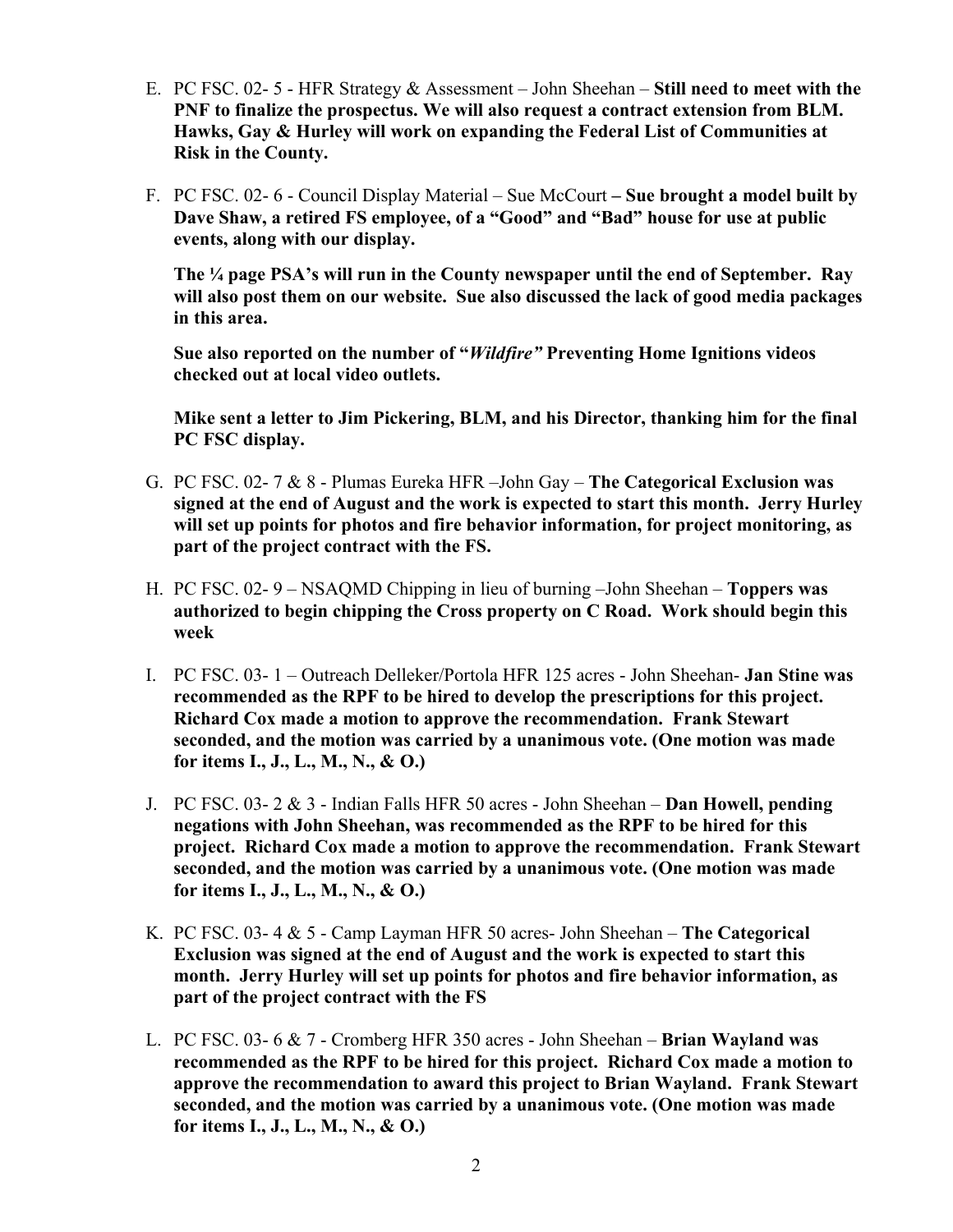**The PNF still needs a letter from us on how we plan to deal with income from materials harvested. John Sheehan will develop and send it in.** 

M. PC FSC 03 – 8 & 14 - Project Development, and Coordination - John Sheehan – **Brian Wayland was recommended as the RPF to be hired for this project. Richard Cox made a motion to approve the recommendation. Frank Stewart seconded, and the motion was carried by a unanimous vote. (One motion was made for items I., J., L., M., N., & O.)** 

**An exception to the RPF for this project was made for the Gold Mountain HFR project, as that project is on Graeagle Land & water lands and they have their own company forester, Pete Thill, who will be used.** 

- N. PC FSC 03 9 Graeagle Fuelbreak THP 200 acres John Sheehan **Pete Thill was recommended as the RPF to be hired for this project. Richard Cox made a motion to approve the recommendation. Frank Stewart seconded, and the motion was carried by a unanimous vote. (One motion was made for items I., J., L., M., N., & O.)**
- O. PC FSC 03- 10 & 11 Quincy CSD HFR 17 acres John Sheehan – **Dan Howell, pending negations with John Sheehan, was recommended as the RPF to be hired for this project. Richard Cox made a motion to approve the recommendation. Frank Stewart seconded, and the motion was carried by a unanimous vote. (One motion was made for items I., J., L., M., N., & O.)**
- P. PCFSC 03 12 & 13 Elderly/Disabled Defensible Space John Sheehan **A letter was received from the Forest Supervisor approving the project and entering into a contract with the Council. Outreach efforts and press r releases will be occurring by Dick Kielhorn, project coordiantor. Dick already has 75 houses to consider. This effort will also be pushed at the Plumas-Sierra Rural Electric Coop's annual picnic.**
- Q. PCFSC 03-15 FSC Coordination –CY03 John Sheehan- **Final notification of award was received from The Sacramento Regional Foundation. This will compliment other Grants from the USFS and Board of Supervisors for countywide project planning, education and Council coordination.**
- R. PCFSC 03-16 50 acres Hazardous Fuel Reduction –Delleker North **-** John Sheehan **A letter was received from the Forest Supervisor approving the project and entering into a contract with the Council. John will develop a Request for Proposals (RFP) for a Registered Professional Forester (RPF). The RPF will help develop and manage the project.**
- 6. Grants Submitted & Planned–Sheehan/ De Lasaux/ Hurley A. 03 SRF-3 - FSC Coordination CY04 – John Sheehan – Nothing **new to report**
	- **B.** 03-RAC-10 HFR RAC Cycle 3 C Road John Sheehan **Jerry Hurley is working on the RAC proposal. Brian Wayland will help develop the timber cost, values and economics of the project. Proposals are due 9/30/03.**